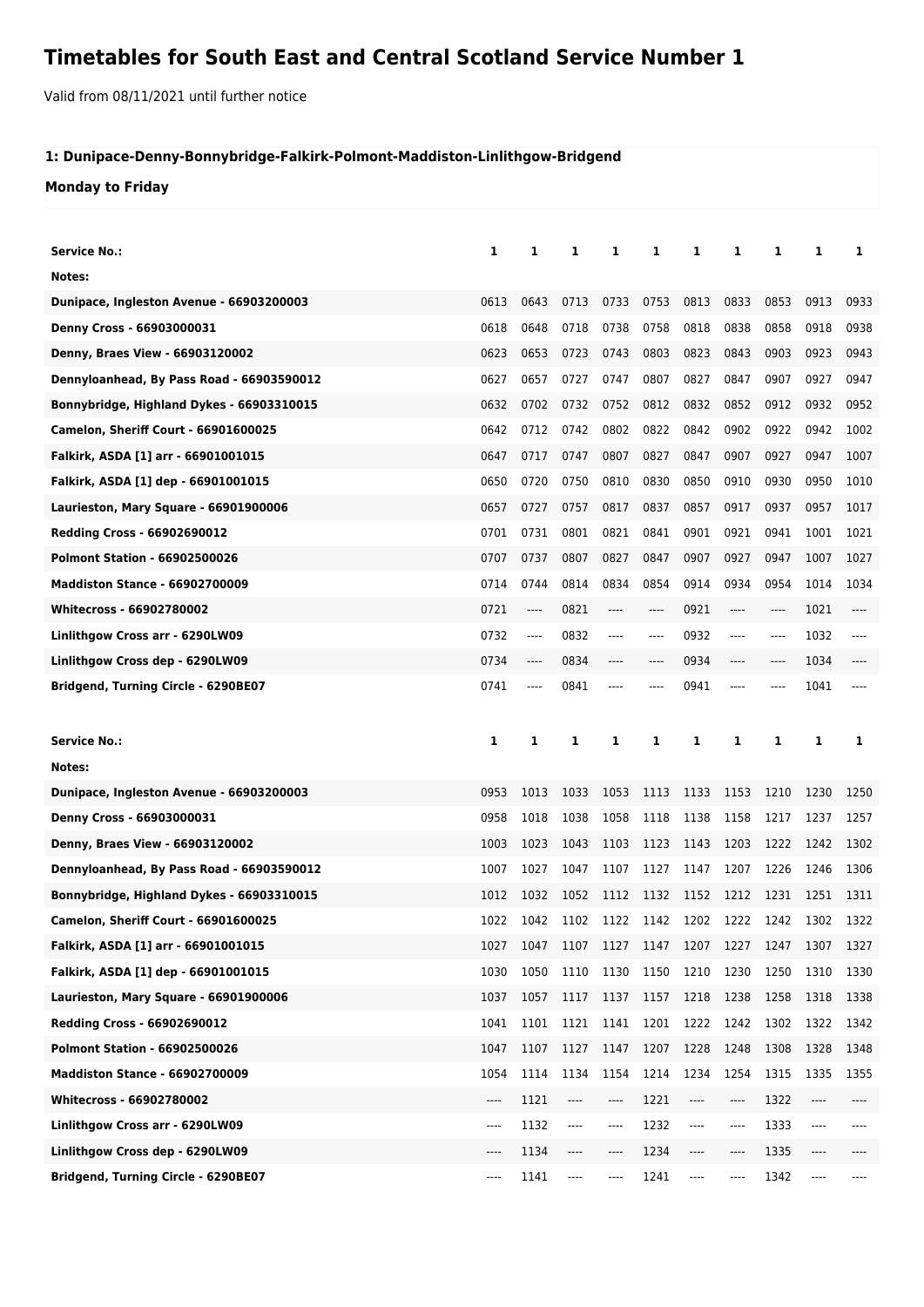| Service No.:                              | 1    | 1     | 1    | 1                             | 1     | 1    | 1    | 1     | 1    | 1    |
|-------------------------------------------|------|-------|------|-------------------------------|-------|------|------|-------|------|------|
| Notes:                                    |      |       |      |                               |       |      |      |       |      |      |
| Dunipace, Ingleston Avenue - 66903200003  | 1310 | 1330  | 1350 | 1410                          | 1430  | 1450 | 1510 | 1530  | 1550 | 1610 |
| Denny Cross - 66903000031                 | 1317 | 1337  | 1357 | 1417                          | 1437  | 1457 | 1517 | 1537  | 1557 | 1617 |
| Denny, Braes View - 66903120002           | 1322 | 1342  | 1402 | 1422                          | 1442  | 1502 | 1522 | 1542  | 1602 | 1622 |
| Dennyloanhead, By Pass Road - 66903590012 | 1326 | 1346  | 1406 | 1426                          | 1446  | 1506 | 1526 | 1546  | 1606 | 1626 |
| Bonnybridge, Highland Dykes - 66903310015 | 1331 | 1351  | 1411 | 1431                          | 1451  | 1511 | 1531 | 1551  | 1611 | 1631 |
| Camelon, Sheriff Court - 66901600025      | 1342 | 1402  | 1422 | 1442                          | 1502  | 1522 | 1542 | 1602  | 1622 | 1642 |
| Falkirk, ASDA [1] arr - 66901001015       | 1347 | 1407  | 1427 | 1447                          | 1507  | 1527 | 1547 | 1607  | 1627 | 1647 |
| Falkirk, ASDA [1] dep - 66901001015       | 1350 | 1410  | 1430 | 1450                          | 1510  | 1530 | 1550 | 1610  | 1630 | 1650 |
| Laurieston, Mary Square - 66901900006     | 1358 | 1418  | 1438 | 1458                          | 1518  | 1538 | 1558 | 1618  | 1638 | 1658 |
| <b>Redding Cross - 66902690012</b>        | 1402 | 1422  | 1442 | 1502                          | 1522  | 1542 | 1602 | 1622  | 1642 | 1702 |
| <b>Polmont Station - 66902500026</b>      | 1408 | 1428  | 1448 | 1508                          | 1528  | 1548 | 1608 | 1628  | 1648 | 1708 |
| <b>Maddiston Stance - 66902700009</b>     | 1415 | 1435  | 1455 | 1515                          | 1535  | 1555 | 1615 | 1635  | 1655 | 1715 |
| <b>Whitecross - 66902780002</b>           | 1422 | $---$ | ---- | 1522                          | $---$ | ---- | 1622 | $---$ | ---- | 1722 |
| Linlithgow Cross arr - 6290LW09           | 1433 | $---$ | ---- | 1533                          | $---$ | ---- | 1633 | $---$ | ---- | 1733 |
| Linlithgow Cross dep - 6290LW09           | 1435 | ----  | ---- | 1535                          | ----  | ---- | 1635 | $---$ | ---- | 1735 |
| Bridgend, Turning Circle - 6290BE07       | 1442 | ----  | ---- | 1542                          |       | ---- | 1642 | $---$ |      | 1742 |
|                                           |      |       |      |                               |       |      |      |       |      |      |
|                                           |      |       |      |                               |       |      |      |       |      |      |
| <b>Service No.:</b>                       |      |       | 1    | 1                             | 1     | 1    | 1    | 1     | 1    | 1    |
| Notes:                                    |      |       |      |                               |       |      |      |       |      |      |
| Dunipace, Ingleston Avenue - 66903200003  |      |       | 1630 | 1650                          | 1710  | 1738 | 1808 | 1908  | 2008 | 2108 |
| Denny Cross - 66903000031                 |      |       | 1637 | 1657                          | 1717  | 1743 | 1812 | 1912  | 2012 | 2112 |
| Denny, Braes View - 66903120002           |      |       | 1642 | 1702                          | 1722  | 1748 | 1816 | 1916  | 2016 | 2116 |
| Dennyloanhead, By Pass Road - 66903590012 |      |       | 1646 | 1706                          | 1726  | 1752 | 1819 | 1919  | 2019 | 2119 |
| Bonnybridge, Highland Dykes - 66903310015 |      |       | 1651 | 1711                          | 1731  | 1757 | 1823 | 1923  | 2023 | 2123 |
| Camelon, Sheriff Court - 66901600025      |      |       | 1702 | 1722                          | 1742  | 1806 | 1830 | 1930  | 2030 | 2130 |
| Falkirk, ASDA [1] arr - 66901001015       |      |       | 1707 | 1727                          | 1747  | 1811 | 1835 | 1935  | 2035 | 2135 |
| Falkirk, ASDA [1] dep - 66901001015       |      |       | 1710 | 1730                          | 1750  | 1815 | 1839 | 1939  | 2039 | 2139 |
| Laurieston, Mary Square - 66901900006     |      |       | 1718 | 1738                          | 1758  | 1822 | 1845 | 1945  | 2045 | 2145 |
| <b>Redding Cross - 66902690012</b>        |      |       | 1722 | 1742                          | 1802  | 1826 | 1849 | 1949  | 2049 | 2149 |
| <b>Polmont Station - 66902500026</b>      |      |       | 1728 | 1748                          | 1808  | 1832 | 1854 | 1954  | 2054 | 2154 |
| <b>Maddiston Stance - 66902700009</b>     |      |       | 1735 | 1755                          | 1815  | 1839 | 1900 | 2000  | 2100 | 2200 |
| Whitecross - 66902780002                  |      |       | ---- | $\hspace{1.5cm} \textbf{---}$ | 1822  | ---- | ---- | ----  | ---- |      |
| Linlithgow Cross arr - 6290LW09           |      |       | ---- | ----                          | 1833  | ---- | ---- |       |      |      |
| Linlithgow Cross dep - 6290LW09           |      |       |      | ----                          | 1835  |      | ---- |       |      |      |

**1: Bridgend-Linlithgow-Maddiston-Polmont-Falkirk-Bonnybridge-Denny-Dunipace**

**Monday to Friday**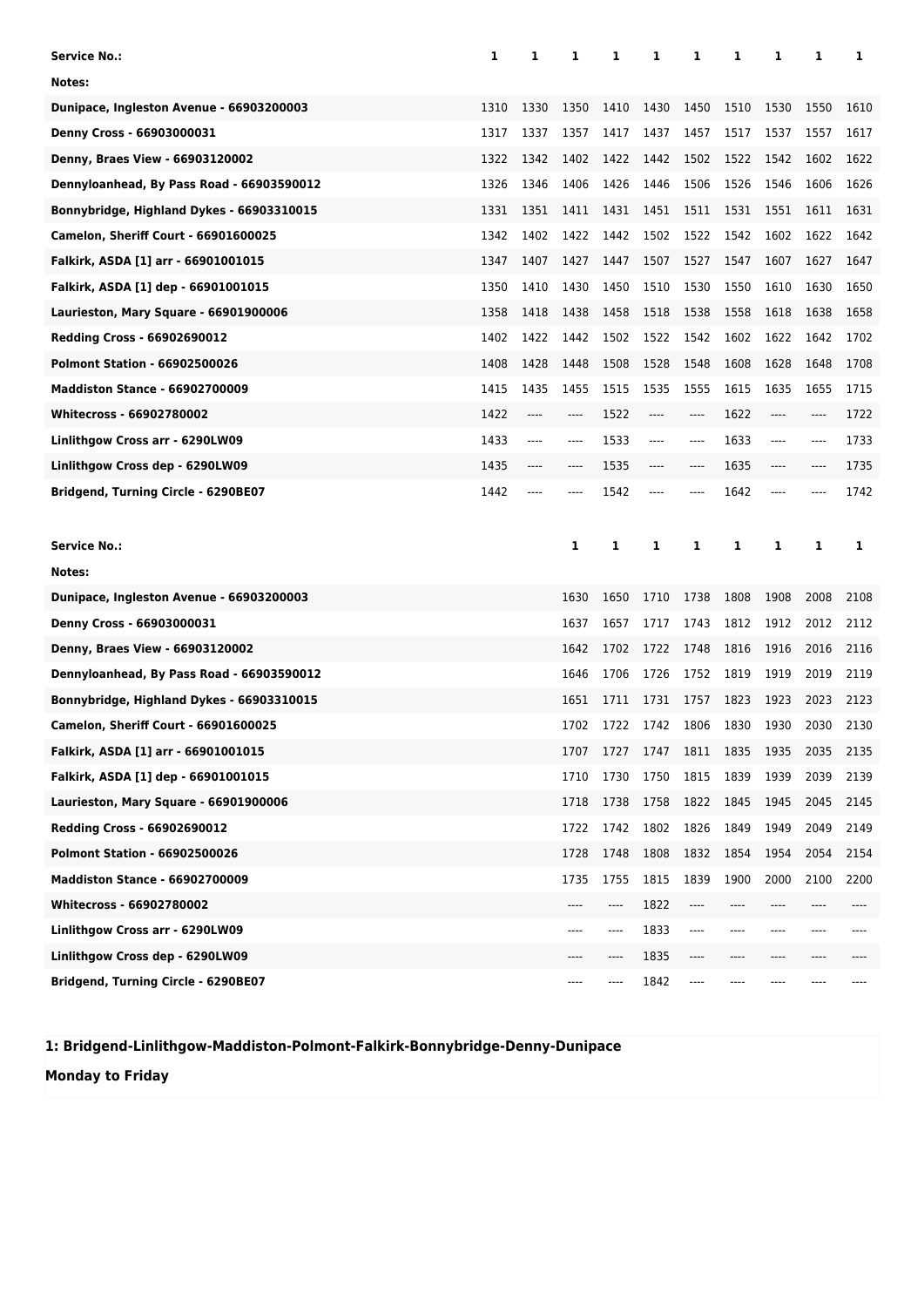| Service No.:                                      | 1     | 1    | 1    | 1              | 1         | 1    | 1       | 1       | 1    | 1            |
|---------------------------------------------------|-------|------|------|----------------|-----------|------|---------|---------|------|--------------|
| Notes:                                            |       |      |      |                |           |      |         |         |      |              |
| Bridgend, Turning Circle - 6290BE07               |       |      | 0641 |                |           | ---- | 0801    | $---$   |      | 0901         |
| Linlithgow Cross arr - 6290LW08A                  | ----  | ---- | 0649 | ----           |           | ---- | 0809    | $---$   | ---- | 0909         |
| Linlithgow Cross dep - 6290LW08A                  | ----  | ---- | 0651 | ----           |           | ---- | 0811    | $---$   | ---- | 0911         |
| Whitecross - 66902780001                          | $---$ | ---- | 0701 | ----           |           | ---- | 0821    | $---$   | ---- | 0921         |
| <b>Maddiston Stance - 66902700009</b>             | 0543  | 0643 | 0708 | 0728           | 0748      | 0808 | 0828    | 0848    | 0908 | 0928         |
| <b>Polmont Station - 66902500025</b>              | 0550  | 0650 | 0715 | 0735           | 0755      | 0815 | 0835    | 0855    | 0915 | 0935         |
| Redding Road - 66902690013                        | 0556  | 0656 | 0721 | 0741           | 0801      | 0821 | 0841    | 0901    | 0921 | 0941         |
| Laurieston, Mary Square - 66901900005             | 0600  | 0700 | 0725 | 0745           | 0805      | 0825 | 0845    | 0905    | 0925 | 0945         |
| Falkirk, Upper Newmarket St [1] arr - 66901001018 | 0609  | 0709 | 0734 | 0754           | 0814      | 0834 | 0854    | 0914    | 0934 | 0954         |
| Falkirk, Upper Newmarket St [1] dep - 66901001018 | 0610  | 0710 | 0737 | 0757           | 0817      | 0837 | 0857    | 0917    | 0937 | 0957         |
| Camelon, Sheriff Court - 66901600012              | 0615  | 0715 | 0742 | 0802           | 0822      | 0842 | 0902    | 0922    | 0942 | 1002         |
| Bonnybridge, Highland Dykes - 66903310014         | 0623  | 0723 | 0752 | 0812           | 0832      | 0852 | 0912    | 0932    | 0952 | 1012         |
| Dennyloanhead, By Pass Road - 66903590013         | 0628  | 0728 | 0757 | 0817           | 0837      | 0857 | 0917    | 0937    | 0957 | 1017         |
| Denny, Braes View - 66903120001                   | 0632  | 0732 | 0801 | 0821           | 0841      | 0901 | 0921    | 0941    | 1001 | 1021         |
| Denny Cross - 66903000030                         | 0636  | 0736 | 0805 | 0825           | 0845      | 0905 | 0925    | 0945    | 1005 | 1025         |
| Dunipace, Ingleston Avenue - 66903200003          | 0641  | 0741 | 0810 | 0830           | 0850      | 0910 | 0930    | 0950    | 1010 | 1030         |
|                                                   |       |      |      |                |           |      |         |         |      |              |
|                                                   |       |      |      |                |           |      |         |         |      |              |
| <b>Service No.:</b>                               | 1     | 1    | 1    | 1              | 1         | 1    | 1       | 1       | 1    | 1            |
| Notes:                                            |       |      |      |                |           |      |         |         |      |              |
| Bridgend, Turning Circle - 6290BE07               | ----  | ---- | 1001 | ----           | ----      | 1101 | $-----$ | ----    | 1157 |              |
| Linlithgow Cross arr - 6290LW08A                  | ----  | ---- | 1009 | ----           | ----      | 1109 | $-----$ | $-----$ | 1205 |              |
| Linlithgow Cross dep - 6290LW08A                  |       | ---- | 1011 | ----           | ----      | 1111 | ----    | $---$   | 1207 |              |
| <b>Whitecross - 66902780001</b>                   | ----  | ---- | 1021 | ----           | ----      | 1121 | $-----$ | $---$   | 1217 |              |
| <b>Maddiston Stance - 66902700009</b>             | 0948  | 1008 | 1028 | 1048           | 1108      | 1128 | 1144    | 1204    | 1224 | 1244         |
| <b>Polmont Station - 66902500025</b>              | 0955  | 1015 | 1035 | 1055           | 1115      | 1135 | 1152    | 1212    | 1232 | 1252         |
| Redding Road - 66902690013                        | 1001  | 1021 | 1041 | 1101 1121 1141 |           |      | 1159    | 1219    | 1239 | 1259         |
| Laurieston, Mary Square - 66901900005             | 1005  | 1025 | 1045 | 1105           | 1125      | 1145 | 1204    | 1224    | 1244 | 1304         |
| Falkirk, Upper Newmarket St [1] arr - 66901001018 | 1014  | 1034 | 1054 | 1114           | 1134      | 1154 | 1213    | 1233    | 1253 | 1313         |
| Falkirk, Upper Newmarket St [1] dep - 66901001018 | 1017  | 1037 | 1057 | 1117           | 1137      | 1157 | 1217    | 1237    | 1257 | 1317         |
| <b>Camelon, Sheriff Court - 66901600012</b>       | 1022  | 1042 | 1102 | 1122           | 1142      | 1202 | 1223    | 1243    | 1303 | 1323         |
| Bonnybridge, Highland Dykes - 66903310014         | 1032  | 1052 | 1112 | 1132           | 1152      | 1212 | 1233    | 1253    | 1313 | 1333         |
| Dennyloanhead, By Pass Road - 66903590013         | 1037  | 1057 | 1117 | 1137           | 1157 1217 |      | 1238    | 1258    | 1318 |              |
| Denny, Braes View - 66903120001                   | 1041  | 1101 | 1121 | 1141           | 1201      | 1221 | 1242    | 1302    | 1322 | 1342         |
| Denny Cross - 66903000030                         | 1045  | 1105 | 1125 | 1145           | 1205      | 1225 | 1247    | 1307    | 1327 | 1338<br>1347 |